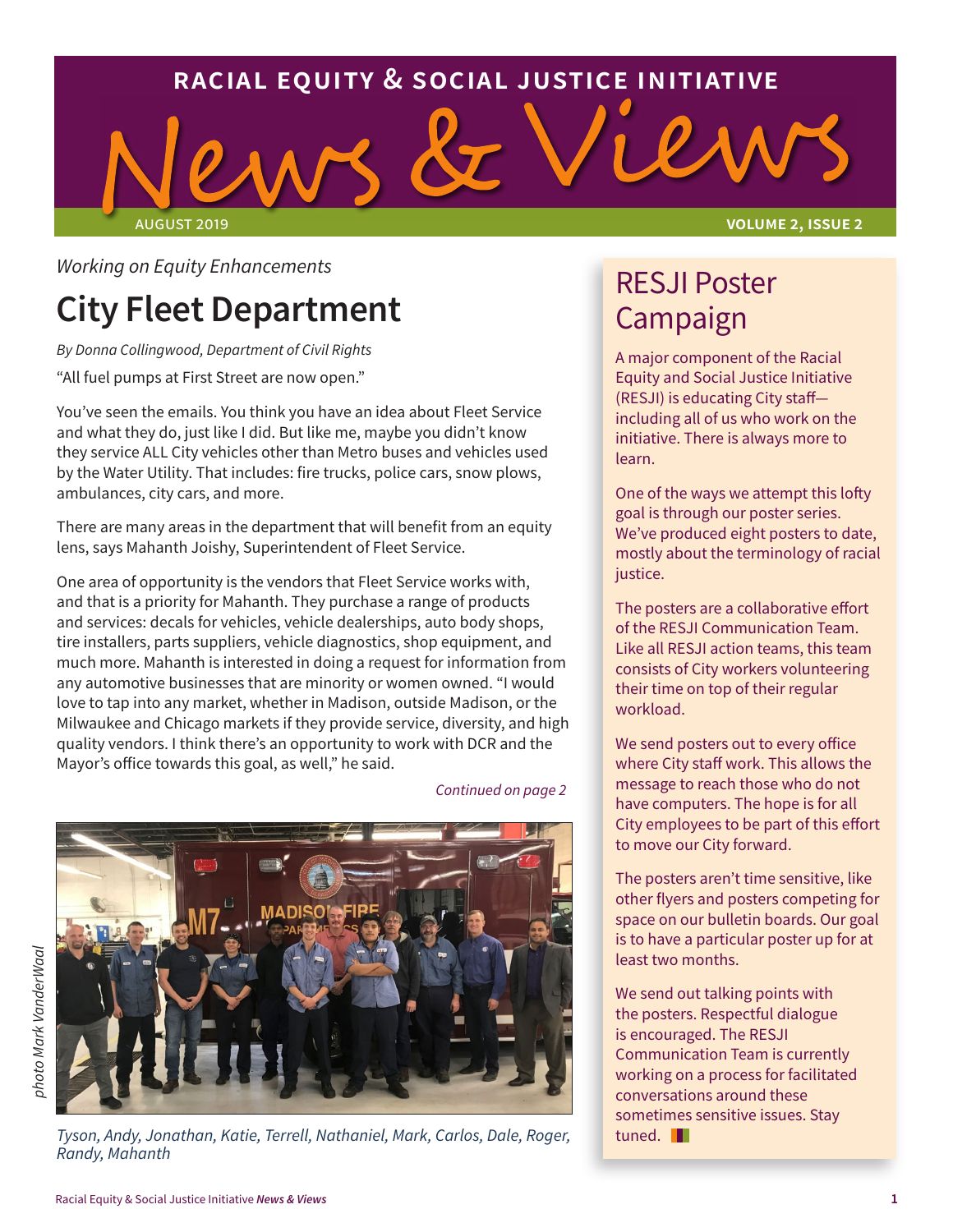#### **Fleet Services** *Continued from page 1*

The department has had some success in diversifying their workforce. Fleet Service is typically the realm of white males, not only here, but also in New York City, where Mahanth lived and worked before moving to Madison. "It's very difficult to get women of any color to apply to work in our industry," he said. But the department has made some progress through actively recruiting, and hiring the most highly qualified individuals.

In the last year the hiring of Katie Sprecher as the first-ever female Fleet Technician, Marissa Seeley as the first-ever female High School Apprentice, and Rachel Darken as the new Administrative Assistant, to replace Cathy Mott after her retirement, has doubled the number of female employees in the department—from two to four.

Through their apprenticeship program, they have been able to attract students of color. Since 2018, seven high school students have worked with Fleet Service, four of them of color. This fall there will be four apprentices as the program continues, 2 new and 2 returning as Seniors. The students who are interested in becoming full-time mechanics would then go on to a technical college such as MATC. The hope is that some will come back and work for Fleet Service in the future. These connections are laying the foundation for a more diverse future workforce. Fleet has also revised the test for full-time Fleet Technician. Senior staff believe this, along with the Apprentice Program, will result in a more diverse pool of candidates. Also important is the environmental aspect of their work. In 2020 the Fleet Department will move its headquarters building to Nakoosa Trail and consolidate some of their facilities as part of the move. This will create efficiencies and help reduce carbon monoxide, carbon dioxide, and other emissions as cars and trucks will need to take less trips from East to West, and back for servicing. "We hope to improve local air quality," said Mahanth. "Industrial and trucking routes affect urban areas where economically disadvantaged people live—causing a rise in asthma rates, among other things."

A related issue to environmental sustainability is safety. The department has a goal of improving the safety of the fleet, meaning traffic safety. They want to see less accidents, using GPS to tracking to improve driver behavior. Traffic safety also disproportionately affects lower income people, according to Mahanth. They are more likely to take public transportation or walk, and so they are more vulnerable to being struck by moving vehicles while on foot.

While they don't yet have a department equity team, Rachel Darken and Robin McAlister-Sims work with the HR analyst Tameaka Bryant to ensure equity in position descriptions and hiring practices.

"Our entire senior staff is committed to these goals and ideals. The 8 most senior staff at Fleet Service are all in new positions, through promotion or outside hires. We have a brand new data analyst, the first one to ever join Fleet, and the only one any Public Works department has. We hired the best qualified candidate and he happens to be Latino," said Mahanth. "I've already given him a ton of work to do." He feels they are making inroads towards the division looking more like the City in terms of diversity, but they still have a long way to go. "Our work in this area is certainly not done yet," he said.

They give tours to students from Madison College and area high schools, hoping to strengthen community connections and get the word out about their apprenticeship program. They are currently working on their City web site, and hope that the web site will further help get the word out and make Fleet Service a more inviting place for ALL community members.

#### **Additional Fleet staff**



*L to R: Marissa Seeley (first-ever female high school apprentice), Rachel Darken, Robin McAlister-Sims, and Katie Sprecher*

## **Contracting Equity:**  *We Can Do More*

#### *By Mary Modjeski, Madison Public Library*

As a member of the purchasing team for Madison Public Library, I attended the presentation, Framework for Contracting Equity on June 17th 2019, and I came away with a new understanding of my role as a public servant. I learned that the purchasing decisions we make affect our community, not just based on the things we buy but also who we buy them from. The City of Madison has programs in place that encourage contracting equity, but as a city employee I can do more.

I can encourage library staff to purchase goods and services from minority and women owned businesses and seek out organizations that provide lists of diverse contractors. I can ensure our invoices are paid in a timely fashion since cash flow can be a problem for small businesses, and I can provide feedback on the effectiveness of our existing programs along with suggestions for improvement.

More Contracting Resources are available on SharePoint under the Contracting Equity tab.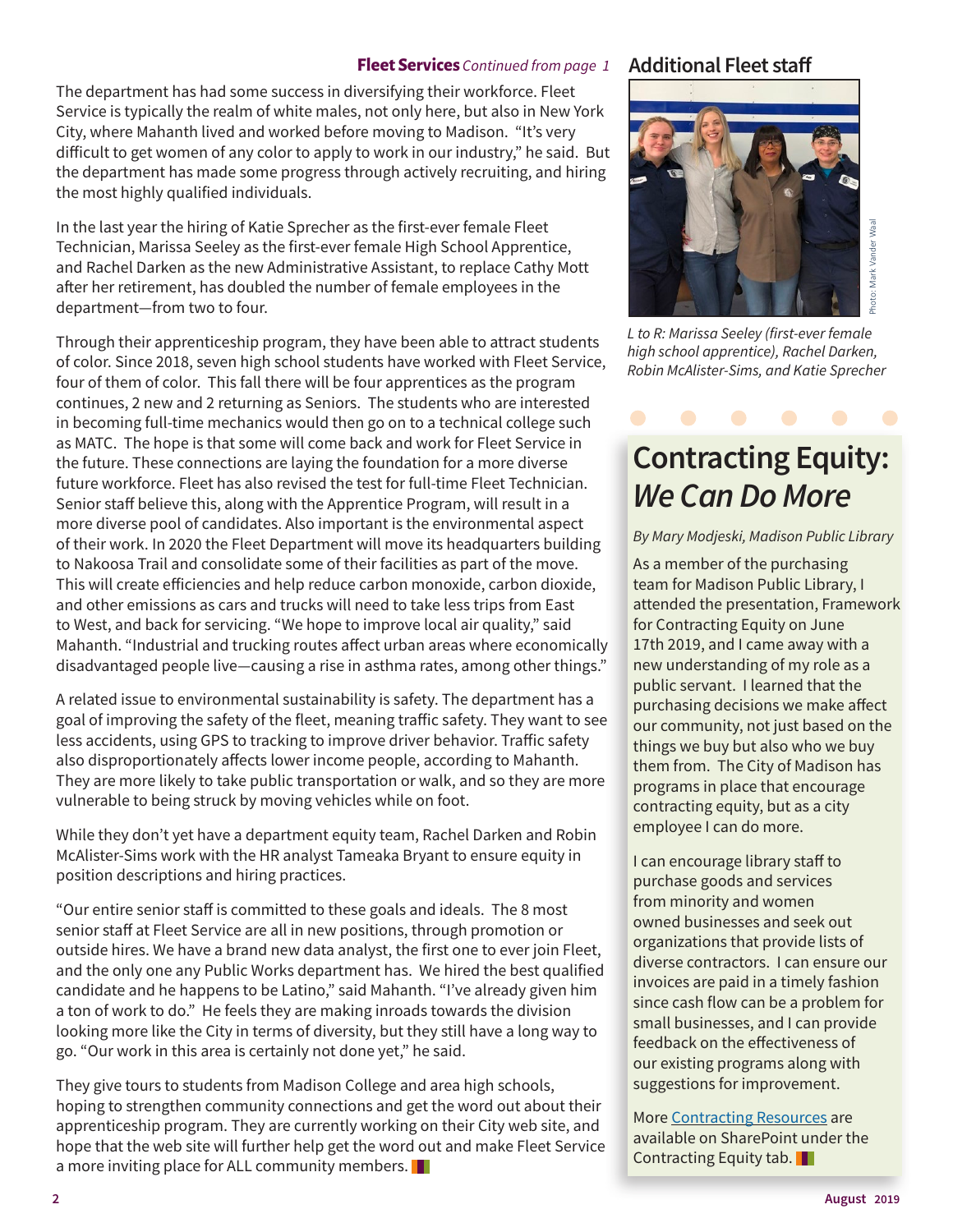# **Allyship Important to LGBTQ+**

#### *By Abbie Kurtz*

In her RESJI presentation *The Words We Use and Why, Ticia Kelsey, LGBTQ+ Senior Advocate from OutReach Inc., explained that often LGBTQ+ (Lesbian, Gay, Bisexual, Transgender, Queer, and others) people are labeled with derogatory words. The LGBTQ+ community are now defining themselves – who they are and how they want to be seen.*

**The language.** Kelsey introduced us to a number of concepts: gender identity, gender expression, and sexual orientation. Sexual orientation, she explained, is who you're attracted to, while gender identity is who you are on the inside, reflected by your gender expression, how you present yourself on the outside. Gender is cultural – in some cultures you are both male and female, some neither. Sex assigned at birth is not just the familiar male and female; it can be intersex, meaning you are born with male and female genitals.

When I was in high school, we didn't even have words for kinds of gender identity, gender expression, and sexual orientation, much less these concepts. I remember a boy in one of my classes who had long hair, and always came to school wearing make-up and a dress. He was constantly harassed, but that didn't deter him from expressing who he was. I admired him for that, and wish I'd said something supportive to him.

**Perfection not needed.** It's okay if you get it wrong, Kelsey says. There are so many words to describe a person's gender identity: cisgender, transgender, genderqueer, non binary, agender, bigender, gender non-conforming, as well as the familiar man and woman. But even more important than knowing what the unfamiliar words mean,

is being an Ally. An Ally is a person who shows support and promotes equality for LGBTQ+ people. Being an Ally includes not assuming you know what a person's identity is. You should use the words a person uses to identify themselves to affirm, support, and respect who they are. And, there's a conversation to go with that. You can introduce yourself, with your pronouns, to give a person a safe space in which to share theirs. An Ally teaches in a polite way, and doesn't assume someone is being offensive deliberately – they may just not know or understand.

Kelsey said that since our mission as city workers is to help the public, it's our job to be Allies. She said that we all have biases. We should try to recognize we have them. We can choose to change them or not, but we need to leave our biases at the door when we arrive at work.

#### **How can the City be an Ally?**

City employees can be trained by OutReach staff (Sun Prairie city staff went through this training); have LGBTQ+ reading material and OutReach Material available; use inclusive intake forms and assessment processes (not just male and female as choices for sex, for example); label family bathrooms as gender neutral; and use email signature blocks and nametags that identify preferred pronouns (she, her, hers/he, him, his/they, them, their). The City should stress that being LGBTQ+ makes you a member of a protected class.

That LGBTQ+ people be recognized and integrated into the power structure is crucial, says Kelsey. People living in rural areas, older people, and people of color are especially vulnerable. Forty-one

#### *Continued on page 4*

#### **An inside view of Imagine Madison's Resident Panels:** *Community leaders share ups and downs*

*By Nichole Fromm with Neeyati Shah, Carla Garces, and Kirstie Laatsch* Resident panels were a technique used by the City's Planning Division to gather input from historically underrepresented residents for Imagine Madison, our Comprehensive Plan. On June 24, 2019, an audience of about three dozen City employees came to a RESJI-sponsored discussion with leaders of four participating community organizations - Jay Botsford, Gloria Castillo, Carla Garces, and Eric S. Upchurch II - facilitated by Kirstie Laatsch of the Planning Division. They provided valuable lessons to City staff.

### **Simplifying processes for peo-**

**ple-powered planning.** "The City deifies process" to the detriment of relationships and results, observed Eric Upchurch, Chief Visionary at Opportunity Inc., and a key strength of the resident panel process was its simplicity. For example, rather than a lengthy Request for Proposal (RFP), applicants responded to two open-ended questions in a user-friendly Word document. Jay Botsford, Program Coordinator at Wisconsin Transgender Health Coalition, appreciated that it only gathered necessary information.

Some groups also experienced positive side effects. Gloria Castillo, a professional in sustainability and community engagement, said that it was the first time some of the people she worked with had an opportunity to feel heard. Carla Garces, a former co-director of the Latino Academy of Workforce Development, shared that participation in the panel process led to fruitful discussions within that organization.

Most importantly, the resident panels were run without City staff present and weren't recorded. This was crucial, because the presence of people with power inevitably shapes stakeholders' responses.